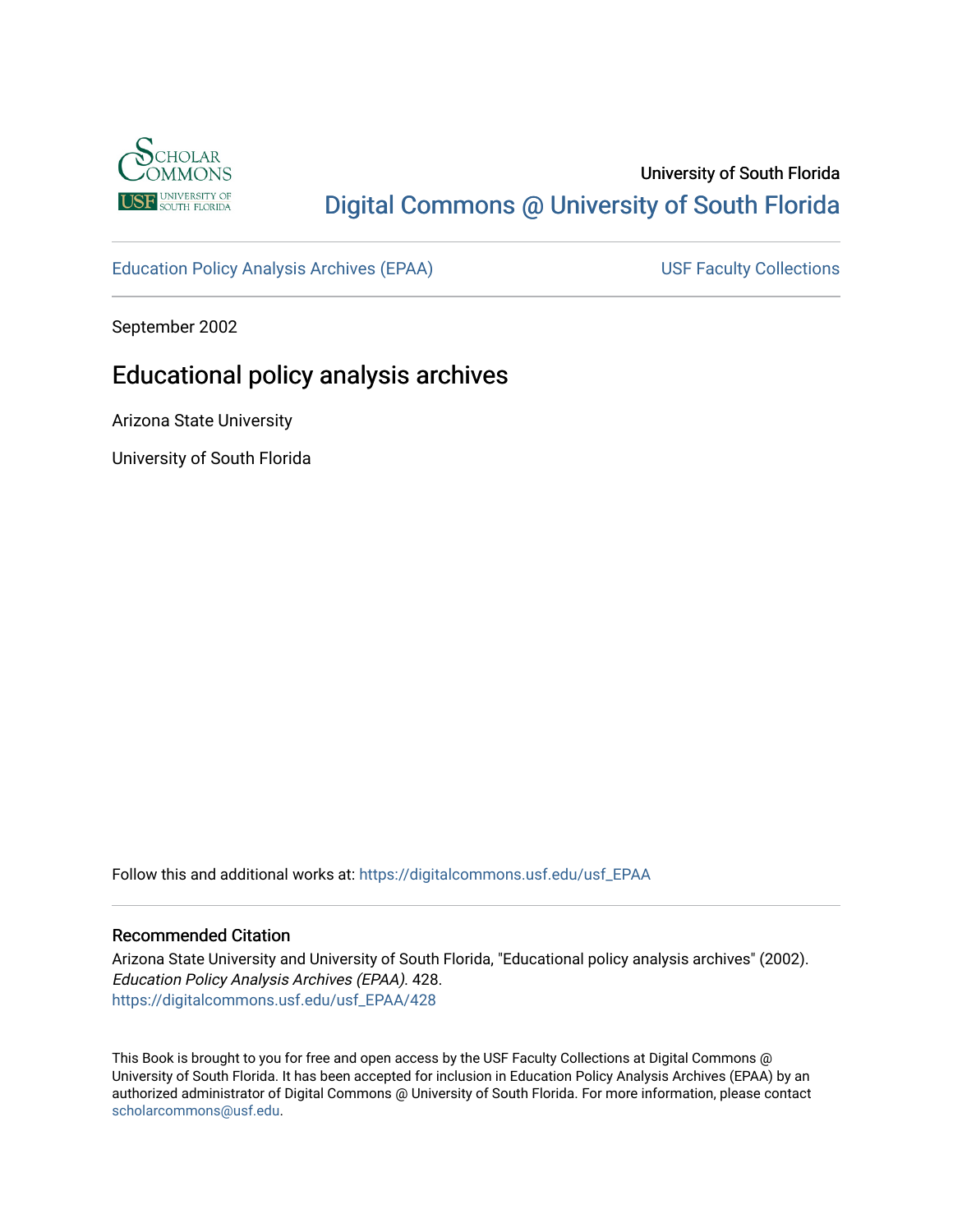# **Education Policy Analysis Archives**

**Volume 10 Number 39 September 23, 2002 ISSN 1068-2341**

A peer-reviewed scholarly journal **Editor: Gene V Glass** College of Education Arizona State University

Copyright 2002, the **EDUCATION POLICY ANALYSIS ARCHIVES**. Permission is hereby granted to copy any article if **EPAA** is

credited and copies are not sold. **EPAA** is a project of the Education Policy Studies Laboratory.

Articles appearing in **EPAA** are abstracted in the *Current Index to Journals in Education* by the ERIC Clearinghouse on Assessment and Evaluation and are permanently archived in *Resources in Education*.

# **Recovering Policy Implementation: Understanding Implementation through Informal Communication**

# **Lee S. Duemer Sylvia Mendez-Morse Texas Tech University**

Citation: Duemer, L. S. & Mendez-Morse, S. (2002, September 23). Recovering policy implementation: Understanding implementation through informal communication, *Education Policy Analysis Archives*, *10*(39). Retrieved [date] from http://epaa.asu.edu/epaa/v10n39.html.

### **Abstract**

This study identifies themes in the theoretical literature on policy implementation that can then be used to develop a research-based framework for the scholar about how qualitative research can be used to analyze policy implementation through the investigation of informal and formal communication lines. This article draws from existing scholarship to bridge the gap between policy studies and qualitative research to explore innovative ways for scholars to expand our understanding of policy implementation. The article uses the literature to propose a framework that can be used to examine policy implementation.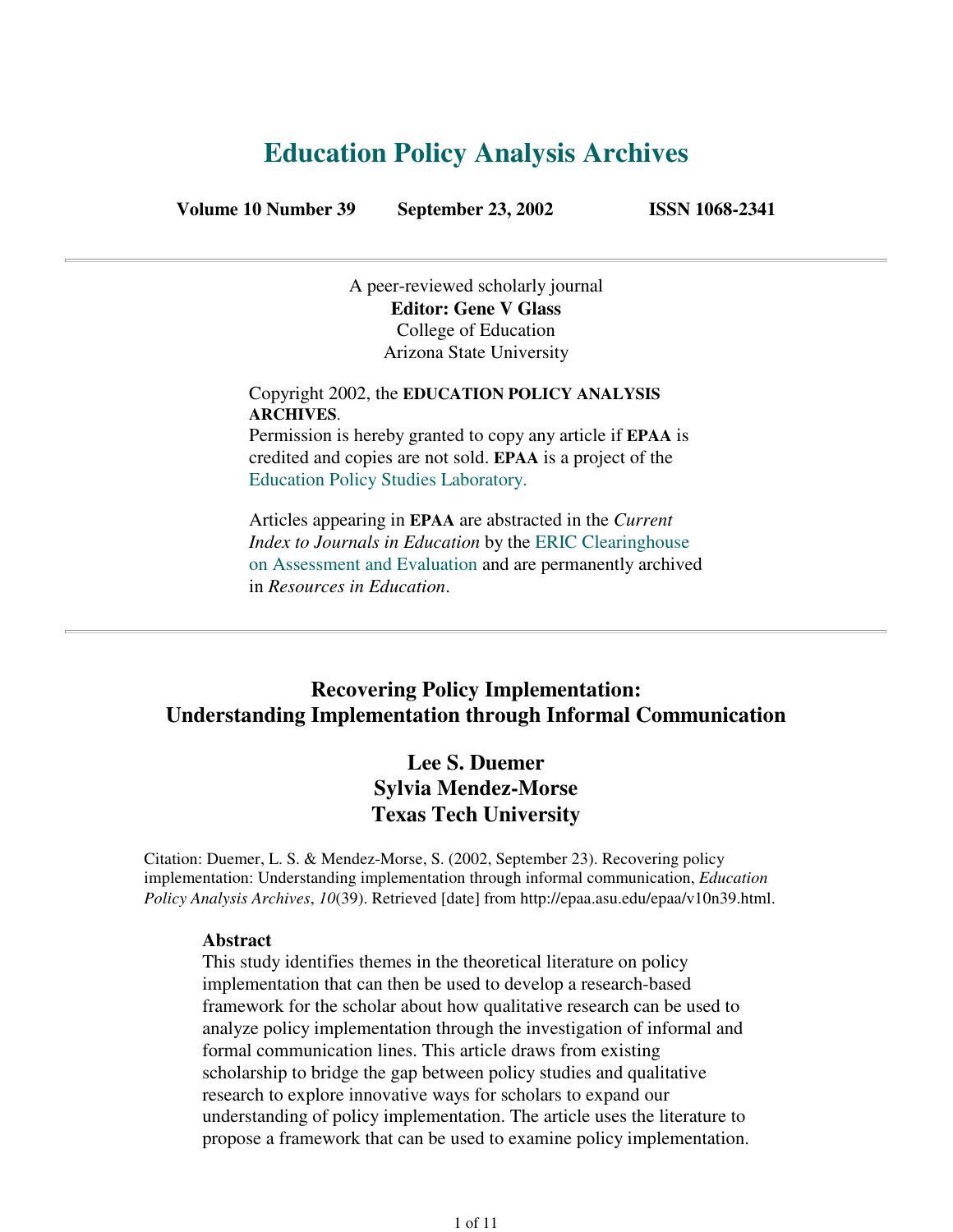The framework is based on the concepts of Orientation, Degree, Resources, Activity, Autonomy, Societal Values, Institutional Values, Rationale and Power Relationship.

Understanding policy implementation is difficult enough when sufficient documentation exists to reassemble events into a coherent picture. The problem becomes more complex when informal communication lines have been utilized to communicate or transfer information (White, 1990). Informal lines are considered to be the people-to-people communications such as conversations and often are labeled the "grapevine." Informal lines of communication are often used rather than formal lines for facility. Why write a memorandum when less effort is expended through a telephone call? Informal interactions such as telephone calls or direct encounters, however, leave little or no archival data for the scholar to reconstruct events. The issue of insufficient documentation is especially problematic with electronic mail as messages are routinely deleted after an interval of time. White (1990) uncovered frequent use of informal lines of communication consisting of unrecorded and unscheduled face-to-face interactions that paralleled a formal communication structure. Parallel systems such as the "chain of command" versus the "open door" have created problems of miscommunication and misunderstanding when enacting policy implementation (White, 1990, p. 14). Formal lines of communication were available but were often not used to transfer information or make implementation decisions.

Informal processes include, but are not limited to, conversations, disposable communications such as electronic mail and reliance on unspoken understandings such as tradition. The use of informal bureaucratic processes enables a rapid and flexible response to difficult and controversial issues. Informal communication processes enable policy to be implemented efficiently and effectively; however, they also eliminate written records of decisions and interactions. Informal patterns of communication leave few alternatives for the researcher but to rely on qualitative methods to recover policy implementation (Duemer, 1999). Even when written records exist, qualitatively based findings add depth and context to the study in question (Blount, 1992). Such context-focused information is sometimes not available from archival sources such as memoranda or minutes of meetings that lack such details for purposes of brevity (Duemer, 1999).

Reliance on informal lines of communication, rather than the formal communication structures established by the organization, suggests a need to explore and understand how informal communication channels function and their impact on policy implementation. Formal communications are directive, regulatory, and structured means of conveying information considered necessary for general audiences (Andrews & Herschel, 1996; Weber, 1947). These areas can be studied using documentary evidence generated by the formal communication process. Items such as memorandums, handbooks, meeting agendas and minutes are readily available to a scholar. The challenge is accessing the informal means of communication—the water cooler talks, the lunchroom chats, conversations in workrooms— which frequently focus on the content of formal communication documents describing policy.

A large body of scholarship exists using qualitative methods as means of emphasizing the human element (Manning, 1990). Such a human emphasis points toward potential usefulness of qualitative research in reconstructing policy implementation; however,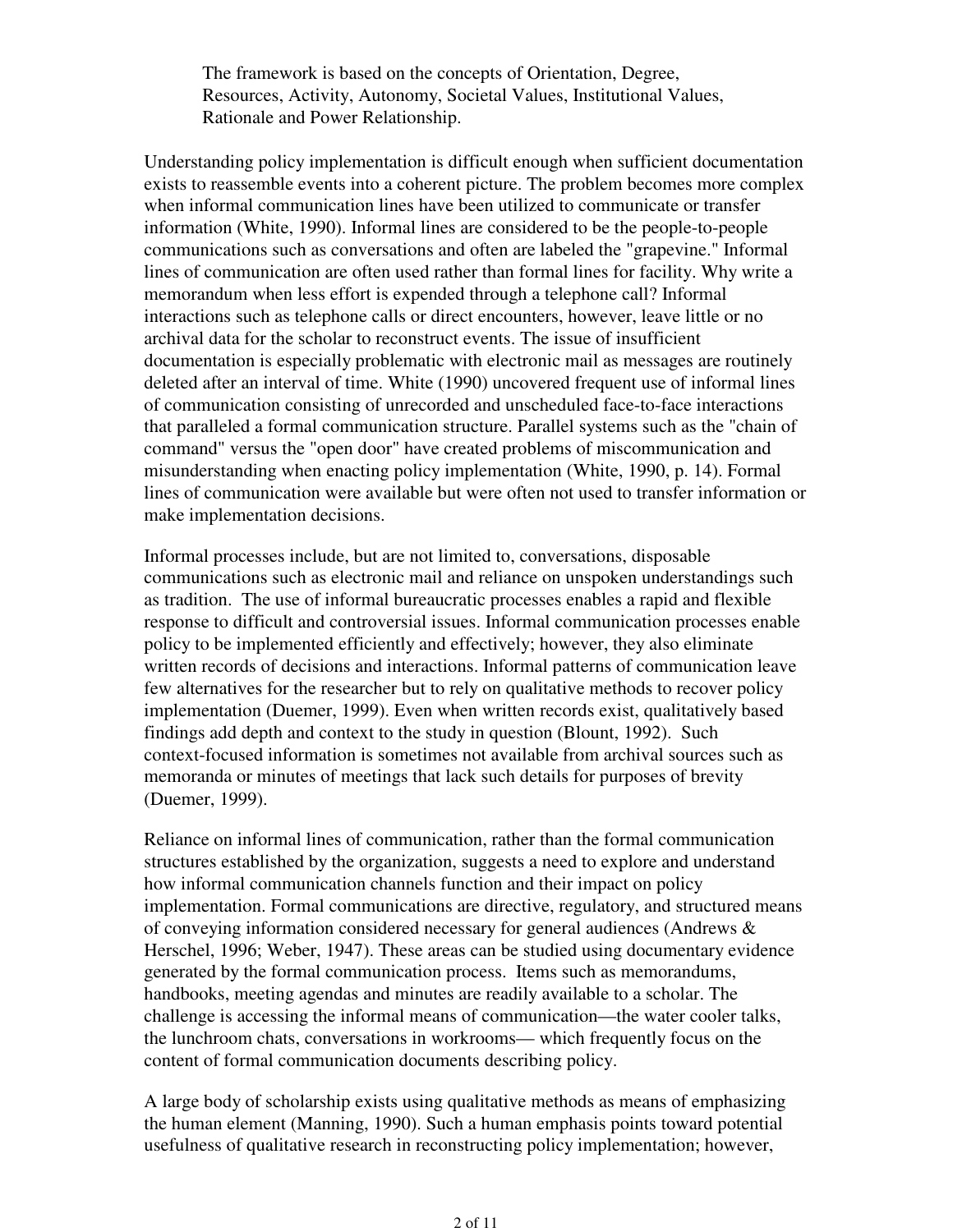there does not exist a direct linkage with policy studies. March and Olsen (1976) inform us that organizational scholarship must pay particular attention to the human factors that influence decision-making. They indicate that personal values and agendas that are not on the surface evident to an investigator often influence decisions. Personal factors do not fit into a rational decision-making framework where individual compliance is expected; however, personal factors can be accounted for by a focus on the human element. The use of the personal element provides a better sense of context (Blount, 1992) through preserving the experiences of those who were involved in policy implementation (Manning, 1990).

The purpose of this article is to identify themes in the theoretical literature on policy implementation that can then be used to develop a research-based framework for the scholar about how qualitative research can be used to recover policy implementation through the investigation of informal and formal communication lines. This article draws from existing scholarship to bridge the gap between policy studies and qualitative research to explore innovative ways for scholars to expand our understanding of policy implementation. It is not intended to engage in an exhaustive analysis and interpretation of policy implementation as it applies qualitative research. Rather, the intent is to explore some of the theoretical literature as a means of provoking scholars to think about ways in which organizational theory informs qualitative research. An examination of informal lines of communication and their role in policy implementation can yield a more comprehensive understanding of how policies are implemented.

# **Discerning Policy Mutation**

Implementation is the means by which policy is carried into effect. Implementation can refer to a one-time effort at enacting a policy, or a continuous process such as strategic planning. The implementation process may involve many different people and levels of hierarchy, any of which change the nature of policy from decision to implementation. In any event, implementation involves the process of moving from decision to operation (Williams, 1976, p. 3). Understanding efforts to mutate policy during implementation is essential to recognizing how policy may change through implementation, from its original form.

There would be little need to explore policy mutation if individuals behaved in the same predictable sense as chemical reactions. Human reactions would be testable according to proscribed and predictable formulas; however, human beings do not behave, they act (Sergiovanni, 1984). "Actions differ from behavior in that they are born of preconceptions, assumptions, and motives, and these are embedded with meanings" (Sergiovanni, 1984, p. 106). The thoughts, assumptions, and preconceptions are filtered through values, preferences, prejudices, motives, and the like, to produce actions. Prediction is further complicated because actions vary for different individuals even if the initiating factor remains unchanged (Sergiovanni, 1984). For example, two individuals in identical administrative positions may interpret the implementation of a particular policy in different manners due to opposite philosophical perspectives.

Once an individual or policy-making body sets a policy, there is no guarantee that it will be implemented in the same way it was originally intended. The difference between institutions and individuals is central to understanding how policy can change from development to implementation. Mutation is more likely when policy is developed in a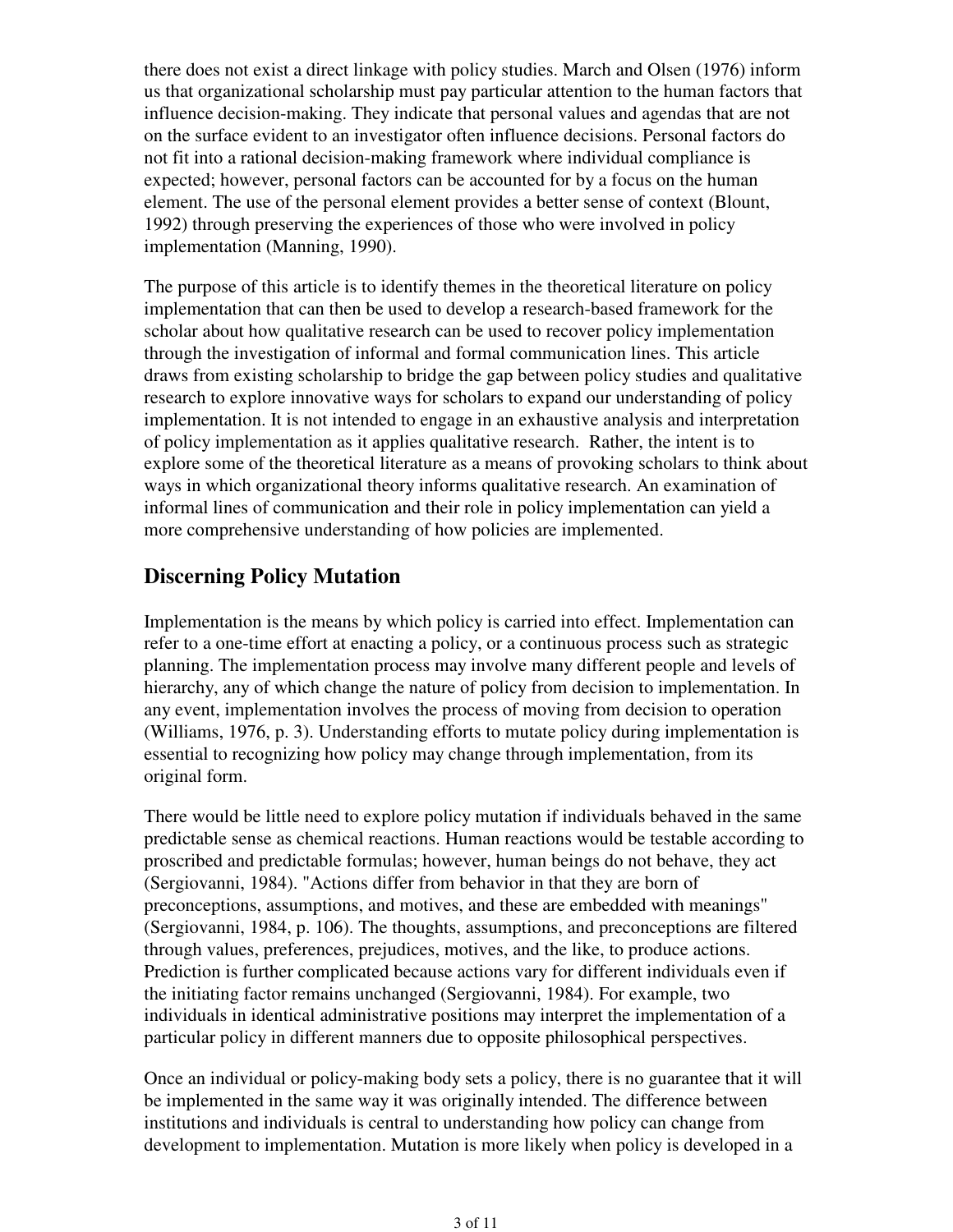climate that regards implementation as merely a technical detail (Pressman, 1984, p. 143). When a governing board directs an institution's officers to implement a new policy, but does not define any operational limitations or delimitations, there is no way to know how implementation will occur or in what manner. Under such conditions it is inevitable that implementation will be influenced by individual perceptions.

Mutation can also occur as policy is processed through the levels of an organization's hierarchy. One way that levels of a hierarchy differ is that some are charged with policy development while others are charged with policy implementation. School district central office administrators develop policy that is then implemented by campus personnel. Policy can be changed or revised by institutional officials from inception to implementation in a manner that more closely meets their conception of what is in their or the institution's best interests (Elster, 1989, p. 157). Individuals can surreptitiously undermine a policy or initiative or at least decline to work actively toward its implementation even when they claim to support it (Duemer, 1998; Pressman, 1984, p. 135). For example, a residence life administrator may hinder the implementation of a college's desegregation policy by creating an unwelcome atmosphere for incoming minority students (Duemer, 1998).

Some administrative positions enjoy more freedom or autonomy than others through division of labor (Sergiovanni, 1984, p. 152; Taylor, 1919; Weber, 1947). Division of labor provides for the development of specialization, separation of responsibilities, and more importantly to this article, the means of communication used by the people in differentiated roles. Autonomy provides individuals with various degrees of freedom to impose their own interpretations on the manner in which policy is implemented (Perrow, 1973). Labor division and specialization encourage individuals to identify and congregate into smaller units that share similar goals. This separation also contributes to the differences in the lines of communication, which are typically exemplified in the differences between formal and informal lines of communication. Persons at higher hierarchical levels (another characteristic of labor division) have greater access to more formal communications lines while those at lower levels can more easily participate in the informal communication channels of the organization.

## **The Role of the Individual in Policy Implementation**

The use of qualitative research methods reflects the idea that institutions are composed of individuals, and those individuals should be the focal point of inquiry. In order for an institution to accomplish anything, it must rely on individuals. Individuals have their own interests and reflect larger societal interests, any of which may conflict with those of the institution. Investigations that focus on individuals seek to understand relationships among those inside the institution as well as relationships with those outside the institution. The use of qualitative methods is consistent with theory that recognizes institutions to be composed of human will and rejects the idea of institutions as a group mind or social reality that is above or beyond human control (Greenfield, 1984, p. 152). Understanding the human element in policy is a central aspect of qualitative research, as the human element is the basic unit of social life (Elster, 1989, p. 13). Such a perspective recognizes institutions as social constructs which serve society by holding it together and ensuring social stability (Elster, 1989, p. 13; Feinberg and Soltis, 1992). Institutions are themselves held together and maintained by individuals who share, to varying degrees, similar interests or goals.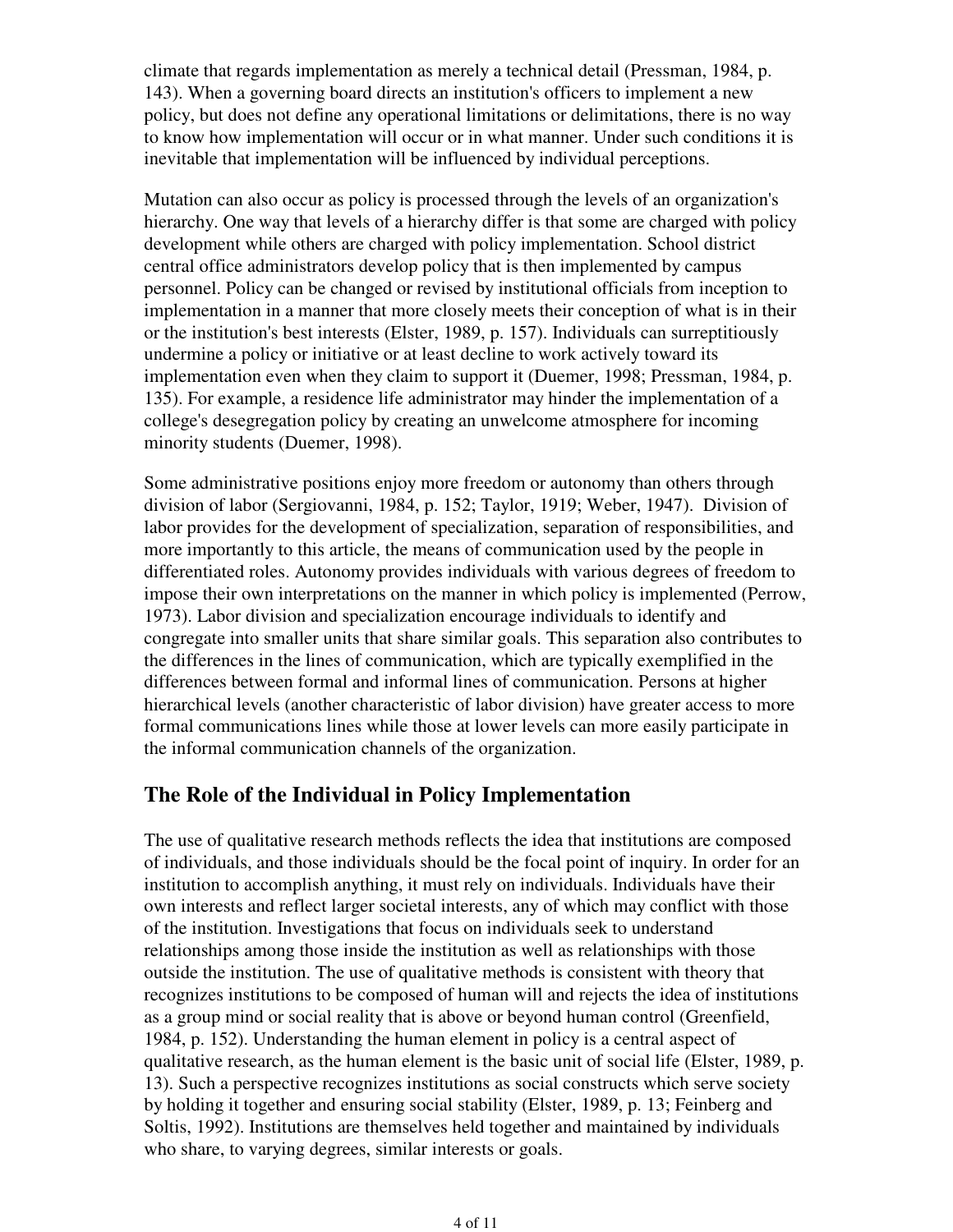Elster (1989) reminds us that in order to understand policy implementation it is essential to understand the actions and interactions of individuals. A human-centered focus, versus an institution-centered focus, avoids the pitfall of understanding institutions in terms of key leadership positions such as the study of leadership which is limited to a very narrow spectrum of all the individuals in an institution (Greenfield, 1984, p. 160). Such a limited focus encourages scholars to remove the personal element and focus on the generic administrator devoid of personal identity or interests. Leadership and institutional investigations present a delusive image of administrators and do not adequately account for the diversity of individuals and their organizational roles.

Investigations which emphasize the individual element focus attention on individuals' identification with their own interests and breakdowns in communication that increase the likelihood of policy mutation (Perrow, 1973). The efficiency of bureaucratic organizations is compromised by the interpretations individuals make in policy implementation as the result of their own interests (March, 1984, p. 20). The idea that institutions are rational bureaucratic organizations where decisions are regulated by a structure of rules and sanctions is rejected by the recognition of individual influence. Institutions have been compared to facades that are intentionally designed to mislead observers from the reality that within are individuals who behave as they want (Greenfield, 1984, p. 160).

# **Individual's Relationship to Policy Implementation**

Investigations that focus on the role of individuals reject the idea that an institution can embody any value, or that any one individual can embody the values of an institution. Such individual focused investigations reflect a perspective that recognizes the power of individuals to impact policy implementation and establishes a framework where competing values are uncovered and examined to develop an understanding of policy implementation. How do people negotiate or reinterpret the policy so as to accommodate their own interests? What can be used to discover these individualized interpretations of policy? To further understand the human role, we can frame an individual's relationship to policy implementation in terms of Orientation, Degree, Resources, Activity, Autonomy, Societal Values, Institutional Values, Rationale and Power Relationship.

- Orientation: One's position with respect to attitude, judgment, inclination or interest. Was the individual supportive, oppositional, or neutral toward the policy in question? Did the person voice his or her stance on the policy?
- Degree: Scale of intensity or amount. To what degree did the individual support or oppose the policy? If one opposed the policy in question, to what degree did that person attempt to stop, obstruct, or mutate implementation? Did the individual share his or her opposition or support with others in the organization? What means of communication did she or he use to do this? To whom did he or she communicate the stance on the policy?
- Resources: Action, money, influence, information, expertise, or measure that can be brought to bear to influence or use. What resources were available to the individual that could be used to help or hinder implementation? What types of resources did the individual expend on this policy? What resources were specifically used in communicating the policy?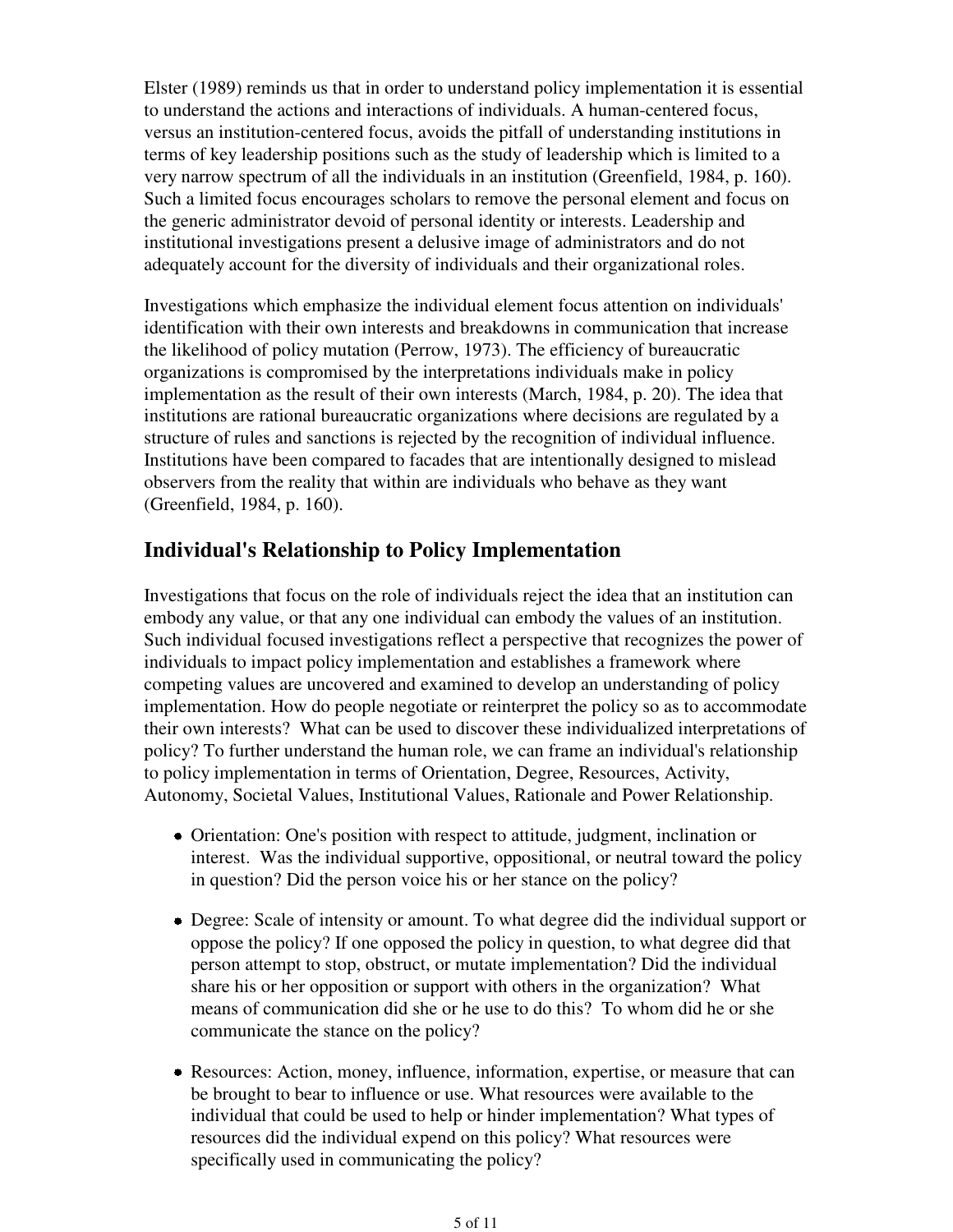- Activity: Specific deed, action, or function; use of force, influence, or process. What communication actions did the individual take to support or obstruct policy? How much communication activity did the individual expend to support or obstruct policy? With whom did the individual interact during these communication activities?
- Autonomy: Degree of independence; how closely one has to adhere to prescribed guidelines. A high degree of support or opposition will not have had much impact on expense of energy and resources if the individual had little autonomy to exert influence on policy. What level of autonomy did that person have in his or her position? How does the individual's position influence the communication modes available to her or him?
- Societal Values: Ideals or customs for which people have an affective regard. How did societal values influence implementation? To what extend did the individual accept or reject specific societal values that influenced implementation? How did the actions or decisions of the individual change the societal climate?
- Institutional Values: Professional ideals or customs for which members have an affective regard. How did institutional values influence implementation? How are the institutional values communicated to the individual? To what extend did the individual accept or reject specific institutional values that influenced implementation? How did the actions or decisions of the individual change the institutional climate? How did the institutional climate change the actions or decisions of the individual?
- Rationale: Fundamental, underlying reasons to account for something. What explanation does the individual provide for his or her orientation toward the policy? Does the individual have superseding interests, loyalties or values that conflict with the policy?
- Power Relationship: Degree of status relative to individual position. What type of communication, both informal and formal, occurred between same or different power levels?

The preceding questions establish a framework that informs us about individual perspectives toward policy and policy implementation. These criteria establish a relationship to policy implementation in individual terms and recognize that the relationship between the individual and the organization is reciprocal rather than unidirectional. Additionally, these questions can be re-worded to include issues of both informal and formal means of communication. This framework also takes into account societal and institutional contexts through investigating communication lines that influence individuals, and that individuals change institutions through actions, decisions, and participation in both informal and formal means of communication.

# **Conclusions**

The individual emphasis of the preceding framework is consistent with the work of Bess (1988), that recognizes that ongoing and unresolvable differences exist among institutional participants. The framework also accounts for divisions of labor and labor specialization, which encourage individuals to identify and congregate into smaller units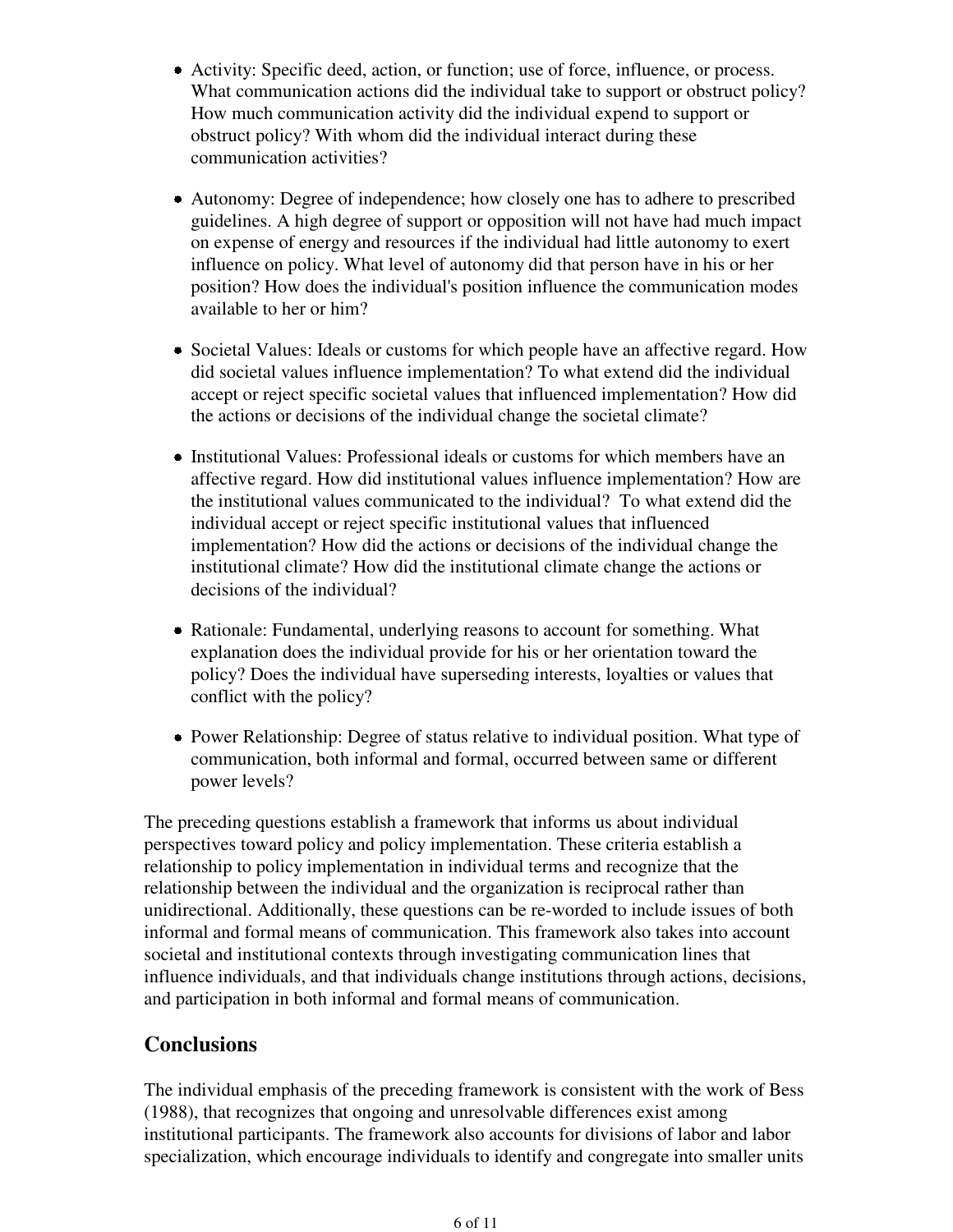that share similar values, attitudes or perspectives. These smaller units, in addition to organizational divisions of labor, contribute to the differences in communication. These in turn not only have an impact in how policies are interpreted but also in how they are implemented. Individual interests and breakdowns in communication increase the likelihood of irrational behavior and conflict (Perrow, 1973, pp. 2-15). Often the irrational actions are more readily recognized with the breakdowns in communication that occur.

The qualitative scholar can investigate informal communication lines to develop an understanding of how policy is developed, implemented, and how it changes in the interim. A people-centered focus encourages us to better understand the role of individuals throughout the institutional hierarchy in implementing policy and the influence they have in determining its final form. Such an approach recognizes that individuals are not machines, and cannot be programmed to consistently perform in a mechanistic and rational manner. The result is a multi-dimensional understanding of how policy is affected by individuals. We displace the locus of responsibility when we think in terms of how institutions implement policy. Such displacement shifts responsibility from individuals to institutions and compels us to assign blame or praise on constructs rather than the individuals who make and implement decisions.

An examination of the roles of the individual and communication in an institution must be understood in a bi-directional rather than unidirectional framework. A unidirectional communication focus limits access to understanding how a policy is implemented, whereas a bi-directional communication framework expands access to learning how an individual's values, attitudes, and perspectives—the human factors—impact policy implementation or mutation. Recognition of the role of formal and informal communication channels in organizations is critical in discerning the process necessary for effective policy implementation. The framework proposed in this article is an initial point for connecting qualitative research and organizational theories regarding communication in policy implementation. It is a framework for exploring how the individual shapes policy and how the institution shapes policy through the individual.

This article recognizes educational institutions to be complex social structures with multiple agendas, rather than rational-bureaucratic structures that exist in a vacuum (Dellar, 1994). As a social process that sometimes involves the use of informal, rather than formal bureaucratic protocol, policy implementation is an interconnected part of the social structure.

Where there are internally strong political undercurrents there will co-exist important informal communication systems (White, 1990). It is in investigating the role of individuals via a qualitative examination of the communication channels that exist within an organization that the scholar can begin to reassemble the factors that influenced the implementation of policy.

## **References**

Andrews, P. & Herschel, R. (1996). *Organizational communication: Empowerment in a technological society.* Boston: Houghton Mifflin.

Bess, J. (1988). *Collegiality and bureaucracy in the modern university: The influence of information and power on decision-making structures.* New York, NY: Teachers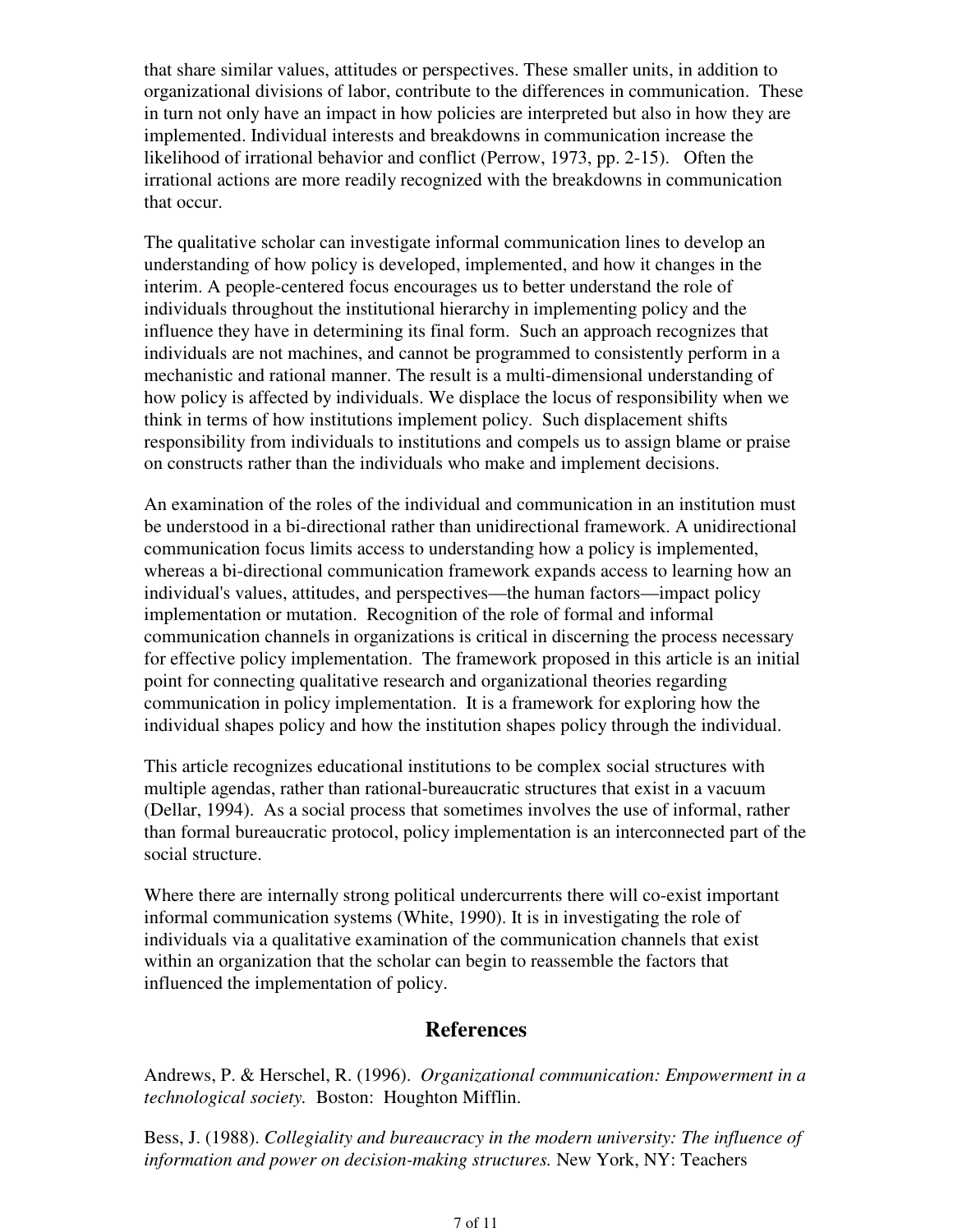College Press.

Blount, P. (1992). Making history alive for secondary students: Infusing people into the narrative. *Social Studies, 83,* 220-223.

Dellar, G. (1994, April). *Schools as open social systems: A study of site specific restructuring.* Paper presented at the American Educational Research Association, New Orleans, LA.

Duemer, L.S. 1999. Integration in "The last capital of the Confederacy": Case study of Black clergy involvement in the integration process. *The Negro Educational Review, Vol. XLIX,* 107-117.

Elster, J. (1989). *Nuts and bolts for the social sciences.* Cambridge, England: Cambridge University Press.

Feinberg, W. & Soltis, J. (1992). *School and society.* New York: Teachers College Press.

Greenfield, T. (1984). Leaders and schools: Willfulness and nonnatural order in organizations. In T. J. Sergiovanni & J. E. Corbally (Eds.), *Leadership and organizational culture: New perspectives on administrative theory and practice* (pp. 142-169). Urbana, IL: University of Illinois Press.

Grim, V. (1995). Integrating oral history into the classroom curriculum: A tool for helping students understand the American and African-American experience. *Teaching History: A Journal of Methods, 20,* 3-19.

Manning, D. (1990). *Hill country teacher: Oral histories from the one-room school and beyond.* New York, NY: Macmillan Publishing.

March, J. (1984). How we talk and how we act: Administrative theory and administrative life. In T. J. Sergiovanni & J. E. Corbally (Eds.), *Leadership and organizational culture: New perspectives on administrative theory and practice* (pp. 18-35). Urbana, IL: University of Illinois Press.

March, J. and Olsen, J. (1979). *Ambiguity and choice in organizations.* Bergen, Sweden: Universitetsforlaget.

Perrow, C. (1973). The short and glorious history of organizational theory. *Organizational Dynamics, 2,* 2-15.

Pressman, J. W., A. (1984). *Implementation.*Berkeley, CA: University of California Press.

Sergiovanni, T. (1984). Cultural and competing perspectives in administrative theory and practice. In T. J. Sergiovanni & J. E. Corbally (Eds.), *Leadership and organizational culture: New perspectives on administrative theory and practice* (pp. 1-12). Urbana, IL: University of Illinois Press.

Taylor, F. (1919). *Principles of scientific management.* New York: Harper & Row.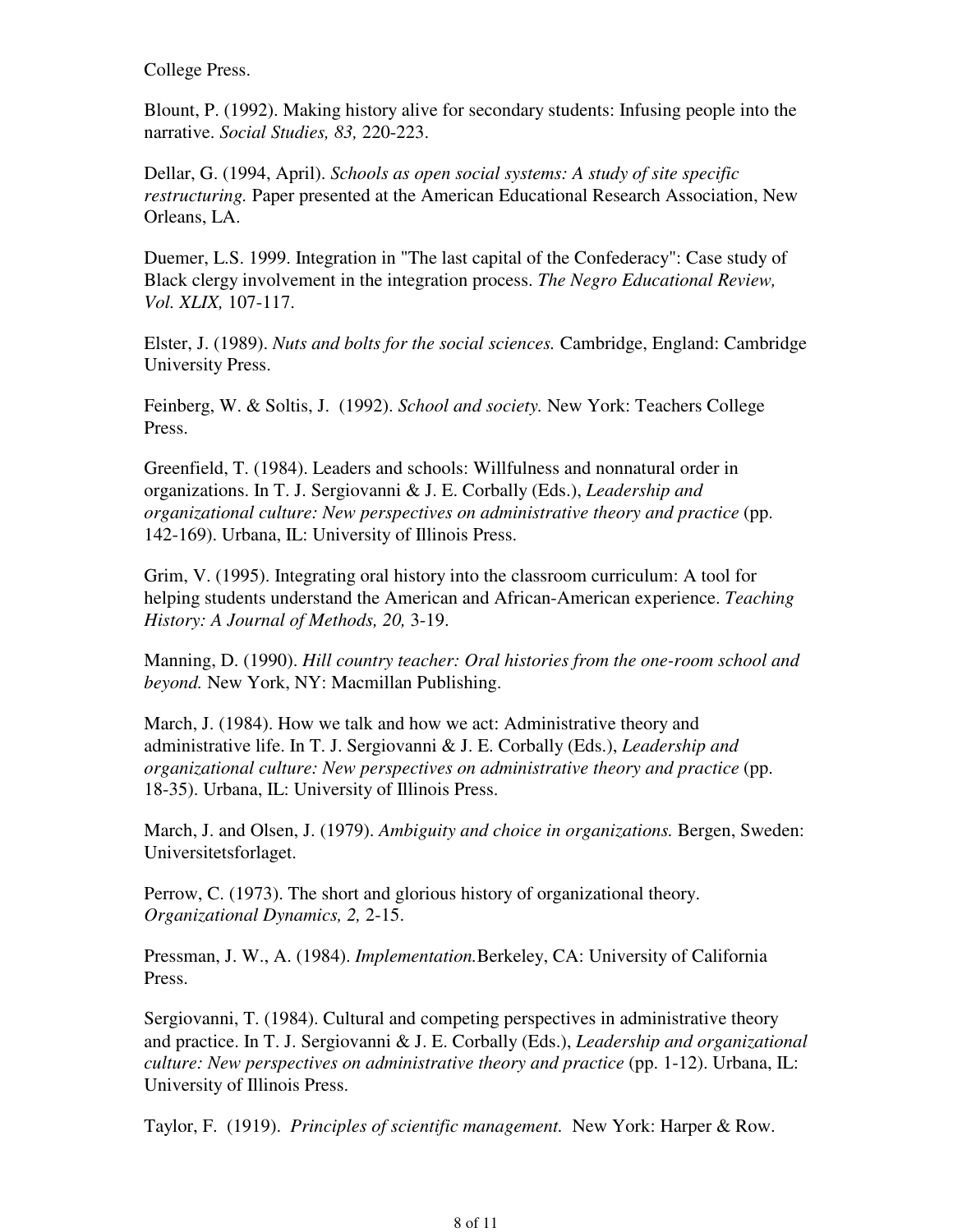Weber, M. (1947). *The theory of social and economic organizations.* Translated by A. M. Henderson and T. Parsons; edited by T. Parsons. New York: Oxford University Press.

White, K. (1990, November). *The implementation of state-mandated program review: A case study of governance and decision making in community colleges.* Paper presented at the Association for the Study of Higher Education, Saint Louis, MO.

Williams, W. E., R. (1976). *Social program implementation.* New York, NY: Academic Press.

# **About the Authors**

### **Lee S. Duemer, Ph.D.**

Assistant Professor Texas Tech University College of Education Division of Educational Psychology and Leadership Box 41071 Lubbock, TX 79409-1071

Email: lduemer@ttacs.ttu.edu

Lee S. Duemer is Assistant Professor in the Division of Educational Psychology and Leadership, College of Education at Texas Tech University. He received his Ph.D. in Social, Historical, and Philosophical Foundations of Education from The University of Pittsburgh. He teaches history of education, philosophy of education, and qualitative research. His research interests are history of higher education, and archival qualitative inquiry in higher education.

### **Sylvia E. Mendez-Morse**

Email: Sylvia.Mendez.morse@ttu.edu

Sylvia E. Méndez-Morse is an Assistant Professor in the Division of Educational Psychology and Leadership, College of Education at Texas Tech University. She received her Ph.D. in Educational Administration from The University of Texas at Austin. She teaches classes on Communication for School Leaders, School and Community Relations, Organizational Communication, Instructional Supervision, and Gender Issues in Educational Leadership. Dr. Méndez-Morse has conducted research in educational leadership and educational reform, focusing on administrators leading educational change efforts which improve the instructional needs of language minority students. Her research interests are Latina educational leaders, leadership for social justice, and gender issues in educational leadership.

### **Copyright 2002 by the** *Education Policy Analysis Archives*

The World Wide Web address for the *Education Policy Analysis Archives* is **epaa.asu.edu**

General questions about appropriateness of topics or particular articles may be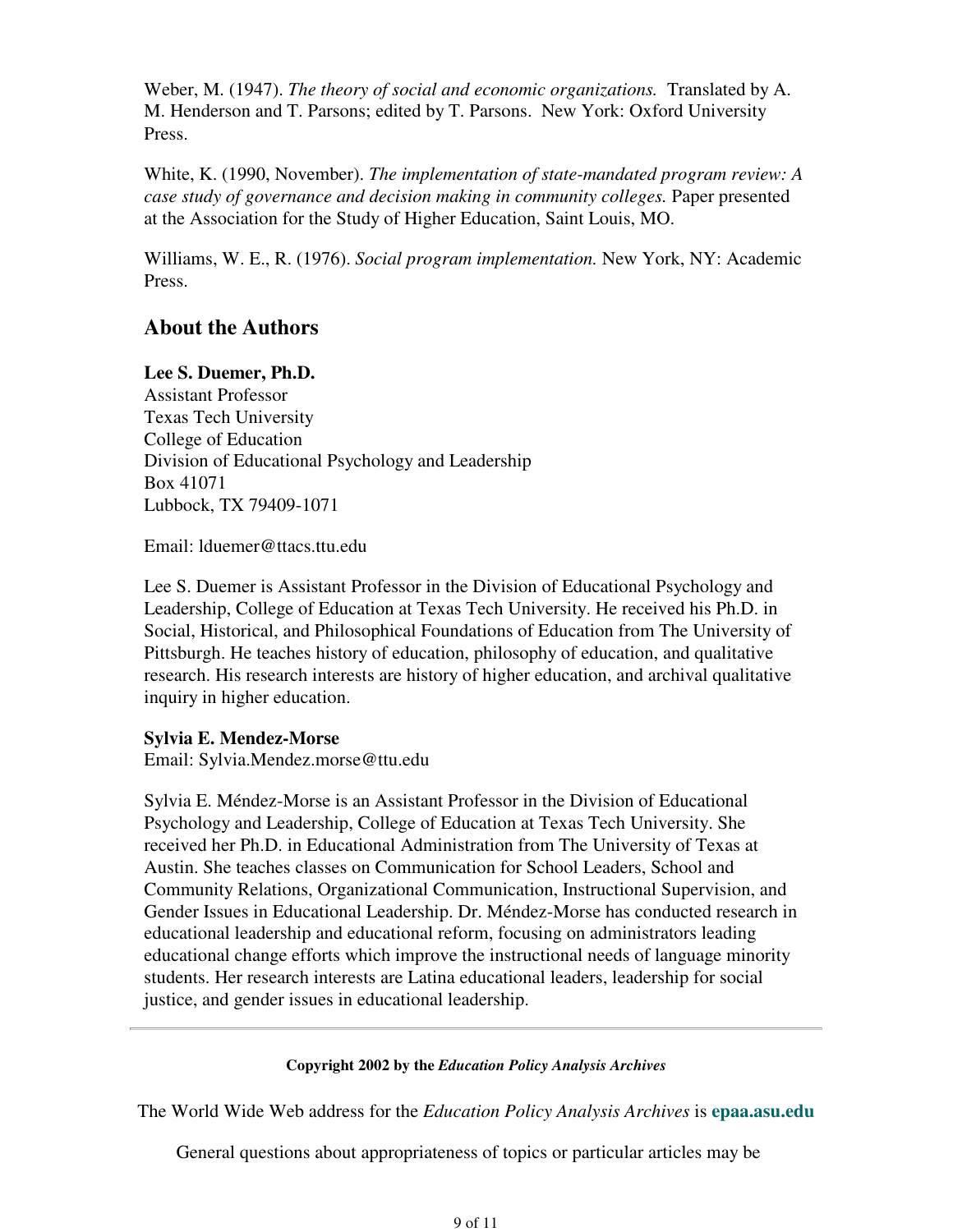addressed to the Editor, Gene V Glass, glass@asu.edu or reach him at College of Education, Arizona State University, Tempe, AZ 85287-2411. The Commentary Editor is Casey D. Cobb: casey.cobb@unh.edu .

### **EPAA Editorial Board**

Michael W. Apple University of Wisconsin

John Covaleskie Northern Michigan University

Sherman Dorn University of South Florida

Richard Garlikov hmwkhelp@scott.net

Alison I. Griffith York University

Ernest R. House University of Colorado

Craig B. Howley Appalachia Educational Laboratory

Daniel Kallós Umeå University

Thomas Mauhs-Pugh Green Mountain College

William McInerney Purdue University

Les McLean University of Toronto

Anne L. Pemberton apembert@pen.k12.va.us

Richard C. Richardson New York University

Dennis Sayers California State University—Stanislaus

Michael Scriven scriven@aol.com

Robert Stonehill U.S. Department of Education Greg Camilli Rutgers University

Alan Davis University of Colorado, Denver

Mark E. Fetler California Commission on Teacher Credentialing

Thomas F. Green Syracuse University

Arlen Gullickson Western Michigan University

Aimee Howley Ohio University

William Hunter University of Ontario Institute of Technology

Benjamin Levin University of Manitoba

Dewayne Matthews Education Commission of the States

Mary McKeown-Moak MGT of America (Austin, TX)

Susan Bobbitt Nolen University of Washington

Hugh G. Petrie SUNY Buffalo

Anthony G. Rud Jr. Purdue University

Jay D. Scribner University of Texas at Austin

Robert E. Stake University of Illinois—UC

David D. Williams Brigham Young University

## **EPAA Spanish Language Editorial Board**

**Associate Editor for Spanish Language Roberto Rodríguez Gómez Universidad Nacional Autónoma de México**